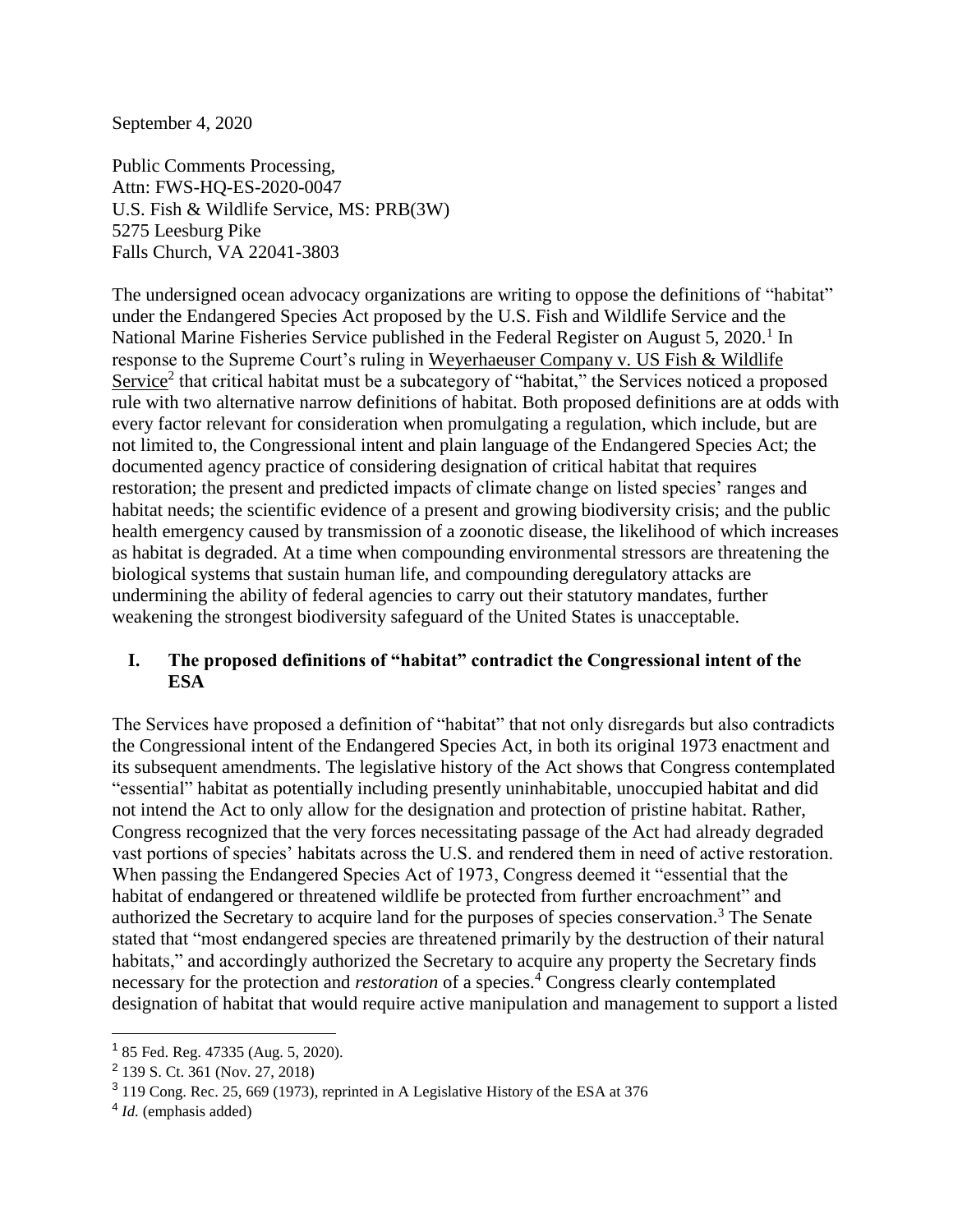species when such habitat was essential to the species' recovery. Congress further elevated the importance of critical habitat in the 1978 amendments to the Endangered Species Act by mandating the Secretary to consider both occupied and *unoccupied* habitat for potential critical designation and included in the definition of critical habitat, "habitat outside the geographical area occupied by the species at the time it is listed if [the Secretary] determines that such areas are essential for the conservation of the species."<sup>5</sup> Importantly, Congress did not require the Secretary to determine that habitat is critical to the survival of a species, but rather critical to its conservation.<sup>6</sup> The Services' proposed definition of "habitat" would thwart this Congressional purpose by precluding consideration of habitat that may indeed be essential to the conservation of the species but not contain all attributes necessary for supporting a species at the time of listing.

# **II. The proposed definitions of "habitat" fail to account for established agency practice of considering designation of critical habitat that requires restoration or that could become essential to the conservation of a listed species as a result of climate change**

Proposed and final critical habitat designations for multiple ESA-listed marine species, including those described below, show that agencies have repeatedly considered climate change as a relevant factor in designating and modifying critical habitat and have acknowledged the need to consider unoccupied critical habitat that may become essential to the conservation of a species due to climate change. The Services' proposed definitions of "habitat" would severely limit the depth and comprehensiveness of critical habitat designations by preventing agencies from considering designation of habitat that does not currently contain attributes necessary for supporting an individual of a listed species but could be restored to meet that requirement.

1. Northwest Atlantic Ocean Loggerhead Sea Turtles

The scientific analysis for designation of critical habitat for Northwest Atlantic Ocean Loggerhead sea turtles demonstrates the limiting and harmful effects that the Services' proposed definitions would have on agencies' abilities to account for climate change in the habitat designation process.<sup>7</sup> Loggerhead sea turtles are wide-ranging and depend on a number of different habitats identified in the rule. The scientific analysis supporting the final rule considers the potential effects of climate change on turtle nesting habitat even in locations with relatively low population and nesting density, due to those locations' potential to promote "important genetic diversity and adaptive potential for the DPS, especially as our climate changes."<sup>8</sup> The agency also defended its inclusion of climate change in management considerations against a commenter who "strongly urged NMFS to avoid any management considerations of global warming effects on Sargassum habitat."<sup>9</sup> The agency acknowledged the need to "consider global

 $\overline{a}$ 

<sup>5</sup> H. Rpt. 95-1804, to accompany S. 2899 as reported by the Committee on Conference, Congressional Record, Oct. 15, 1978, U.S.C.C.A.N. 9484, 9485 (emphasis added).

<sup>&</sup>lt;sup>6</sup> 16 USC 1532(3) (The terms "conserve", "conserving", and "conservation" mean to use and the use of all methods and procedures which are necessary to bring any endangered species or threatened species to the point at which the measures provided pursuant to this Act are no longer necessary.)

<sup>7</sup> Final Rule - 79 FR 39855 (7/10/2014); Proposed Rule – 78 FR 43006 (July 18, 2013).

<sup>8</sup> https://www.federalregister.gov/d/2014-15748/p-103

<sup>9</sup> See Final Rule, response to Comment 31.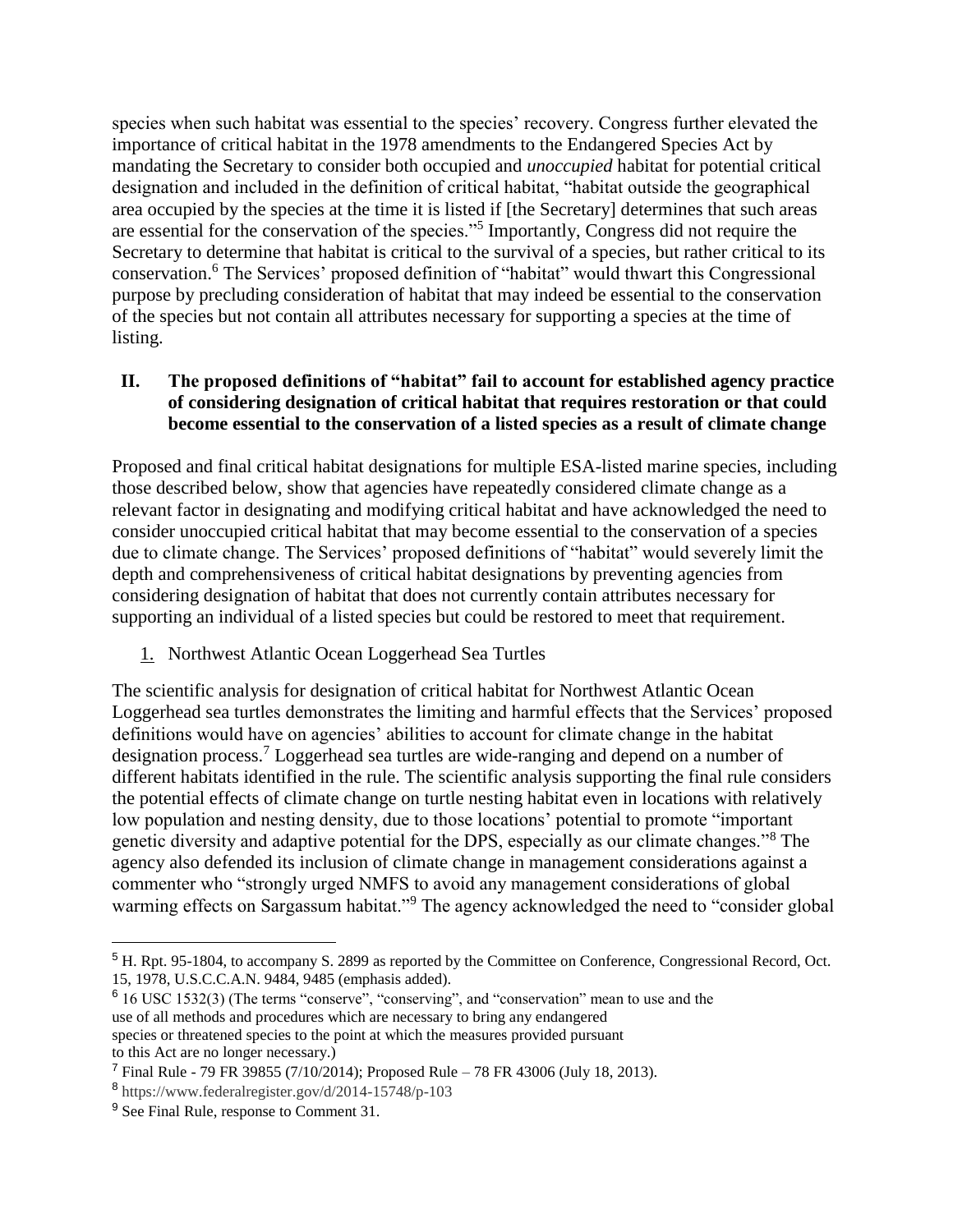climate change, which could have significant impacts on a variety of oceanographic features," "may also increase the frequency and magnitude of storm events, which could then lead to increased disruption of Sargassum consolidation" and therefore "may indeed affect Sargassum habitat."<sup>10</sup> This reasoning illustrates the agency precedent of accounting for the potential effects of climate change in critical habitat designation. Presently, agencies can account for the fact that an area may be a place of breeding in the foreseeable future because present breeding areas are becoming inhospitable due to climate change or sea level rise. Under the Services' proposed definitions, only existing attributes of an area could be examined, not the foreseeable changes from climate change. As a result, habitat needed to replace areas with existing attributes would not be included.

## 2. North Atlantic Right Whales

The final rule designating critical habitat for the endangered North Atlantic right whale provides another example of how the proposed "habitat" definitions would circumscribe agency considerations of critical habitat.<sup>11</sup> In the final rule, the agency analyzed whether designation of a migratory corridor along the Atlantic would protect an important function of the whale and discussed whether whale sightings are sufficient to support identification of a corridor. Although NMFS determined that identification of physical and biological features associated with migration was not possible at the time of the final rule, the agency gave careful consideration to the possibility.<sup>12</sup> The agency also noted at multiple points throughout the final rule that special management considerations or protection may be required to protect the essential features of North Atlantic right whale critical habitat due to future climate change impacts.<sup>13</sup> The agency was able to perform this evaluation and analysis because there is no regulatory requirement that an area have "existing attributes" to support the species. Both of the Services' proposed definitions would seem to eliminate consideration of these corridors.

3. Atlantic Salmon

NMFS's scientific analysis of critical habitat for the expansive critical habitat designation for Atlantic salmon includes habitat that has been and may continue to be degraded, which the Services' proposed definitions would not allow, even though the degraded habitat may be found essential to the conservation of a listed species.<sup>14</sup> The proposed rule for designating critical habitat for Atlantic salmon specified that forestry practices and development have degraded and will likely continue to degrade Atlantic salmon habitat.<sup>15</sup> Thus, although areas considered for critical habitat designation had the attributes needed to support species activities at the time of the listing, the agency acknowledged that continued degradation could eliminate such attributes in the future. The final rule stated, "In designating critical habitat for Atlantic salmon, the emphasis is twofold: (1) Assuring that critical habitat essential for a recovered population is protected so that when marine conditions improve, sufficient habitat is available to support

<sup>10</sup> https://www.federalregister.gov/d/2014-15748/p-161

<sup>11</sup> Proposed Rule: 80 FR 9314 (2/20/2015); Final Rule - 81 FR 4837 (1/27/16).

<sup>&</sup>lt;sup>12</sup> Final Rule, Comment 20 and response and associated material, 81 FR 4845

<sup>13</sup> *Id.* Comments 12 and 47 and response,

<sup>14</sup> Proposed Rule – 73 FR 51747 (9/1/08); Final Rule – 74 FR 29300 (June 19, 2009), as amended FR 74 FR 39903  $(8/10/9)$ .

<sup>15</sup> Proposed Rule, 73 FR at 51756 and 51757.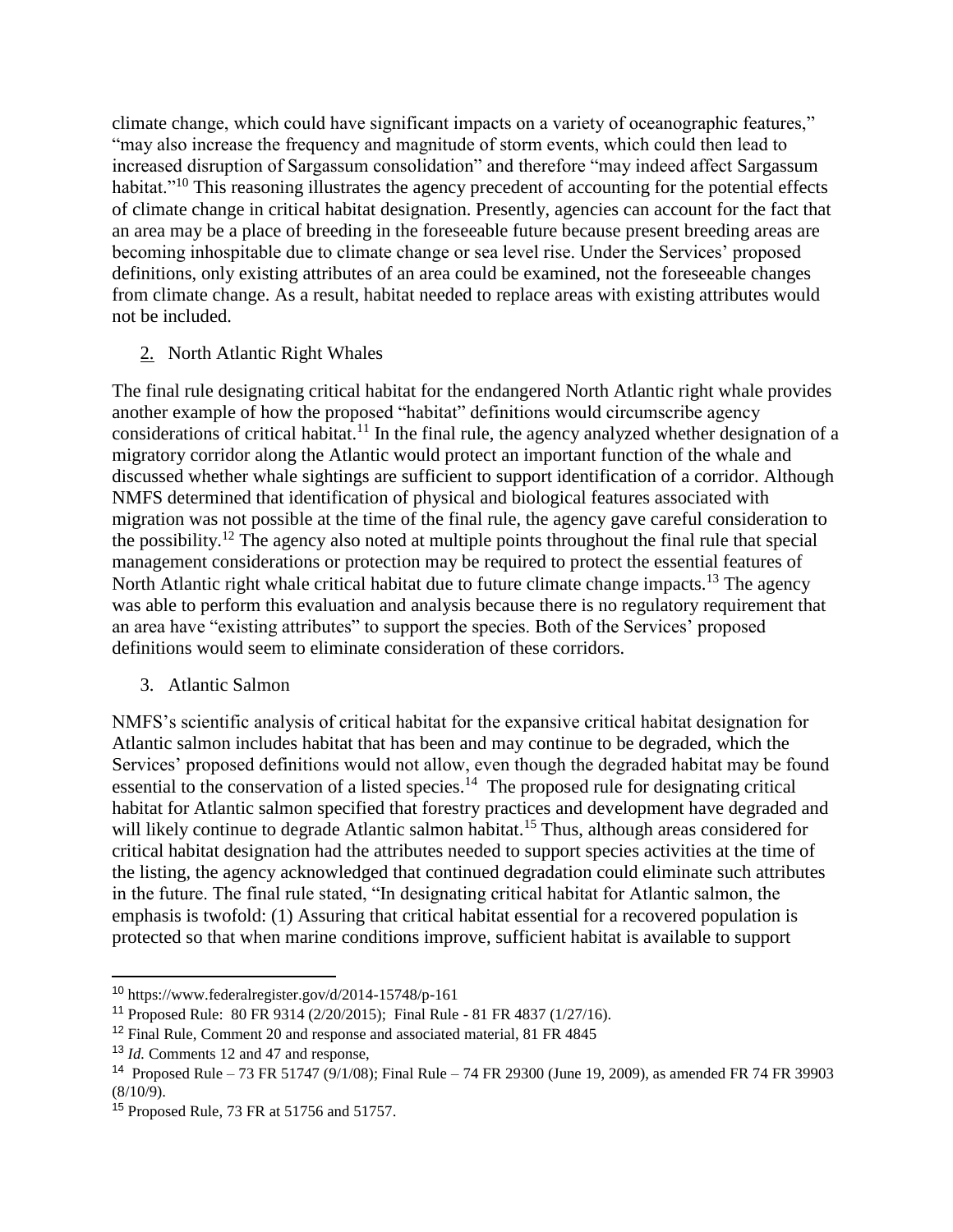recovery; and (2) enacting appropriate management measures to enhance and improve critical habitat areas that are not fully functional because the features have been degraded from anthropogenic causes."<sup>16</sup> The Services' proposed definitions would preclude both accounting for projected changes in habitat functionality due to degradation, and designating critical habitat that is not presently fully functional due to anthropogenic degradation and therefore requires management and restoration.

4. Western Snowy Plover

Critical habitat for the Western Snowy Plover (WSP), a migratory shorebird that nests adjacent to tidal waters of the Pacific Ocean, was expanded in 2012 because "sea level rise and hydraulic changes associated with climate change are having and will continue to have significant effects on Pacific Coast WSP and its habitat over the next several decades."<sup>17</sup> The proposed definition of habitat will not align with and will stunt the agency's efforts to mitigate the current and future impacts of climate change on WSP habitat on the Pacific Coast. The WSP recovery plan's strategy is twofold: "1) achieve well-distributed increases in numbers and productivity of breeding adult birds, and 2) providing for long-term protection of breeding plovers and their habitat."<sup>18</sup> Without the ability to re-designate critical habitat designations that align with current and future predictions about sea level rise impacts to the critical habitat, the agency will fail both goals to recover WSP because the availability of nesting habitat is critical to the success of the species. $19$ 

5. Additional considerations of climate change in critical habitat designation

Additional species whose critical habitat designations would be reduced in scope and depth by the Services' proposed definitions include the Hawaiian monk seal,  $^{20}$  Lower Columbia River coho salmon and Puget Sound steelhead,<sup>21</sup> Southern Resident killer whale,<sup>22</sup> humpback whales,<sup>23</sup> Atlantic sturgeon,<sup>24</sup> and black abalone.<sup>25</sup> For all of these species, NMFS acknowledged climate change as an important factor to consider in designating critical habitat and developing recovery plans. Regarding the Hawaiian monk seal, NMFS stated that although it did not yet have the scientific information necessary to predict the impacts of climate change on monk seal critical habitat with certainty, it "recognize<sup>[d]</sup> that processes associated with global climate change may alter the availability of coastal habitat" and "recognize[d] the need to manage for this threat and as impacts from these forces are better understood, activities that exacerbate impacts to the essential features will be further scrutinized and associated management efforts may be

<sup>16</sup> https://www.federalregister.gov/d/E9-14268/p-216

<sup>17</sup>[https://www.federalregister.gov/documents/2012/06/19/2012-13886/endangered-and-threatened-wildlife-and](https://www.federalregister.gov/documents/2012/06/19/2012-13886/endangered-and-threatened-wildlife-and-plants-revised-designation-of-critical-habitat-for-the)[plants-revised-designation-of-critical-habitat-for-the](https://www.federalregister.gov/documents/2012/06/19/2012-13886/endangered-and-threatened-wildlife-and-plants-revised-designation-of-critical-habitat-for-the)

<sup>18</sup> <https://www.fws.gov/arcata/es/birds/wsp/plover.html>

<sup>19</sup> [https://inr.oregonstate.edu/sites/inr.oregonstate.edu/files/2018\\_snpl\\_report.pdf](https://inr.oregonstate.edu/sites/inr.oregonstate.edu/files/2018_snpl_report.pdf)

<sup>20</sup>[https://www.federalregister.gov/documents/2015/08/21/2015-20617/endangered-and-threatened-species-final](https://www.federalregister.gov/documents/2015/08/21/2015-20617/endangered-and-threatened-species-final-rulemaking-to-revise-critical-habitat-for-hawaiian-monk)[rulemaking-to-revise-critical-habitat-for-hawaiian-monk](https://www.federalregister.gov/documents/2015/08/21/2015-20617/endangered-and-threatened-species-final-rulemaking-to-revise-critical-habitat-for-hawaiian-monk)

<sup>21</sup> https://www.federalregister.gov/d/2016-03409/p-58

<sup>22</sup> 84 Fed. Reg. 49,214 (Sep. 19, 2019)

<sup>23</sup> 84 Fed. Reg. 54,354 (Oct. 9, 2019).

<sup>24</sup> 82 Fed. Reg. 39,160 (Aug. 17, 2017).

<sup>25</sup> https://www.federalregister.gov/d/2011-27376/p-49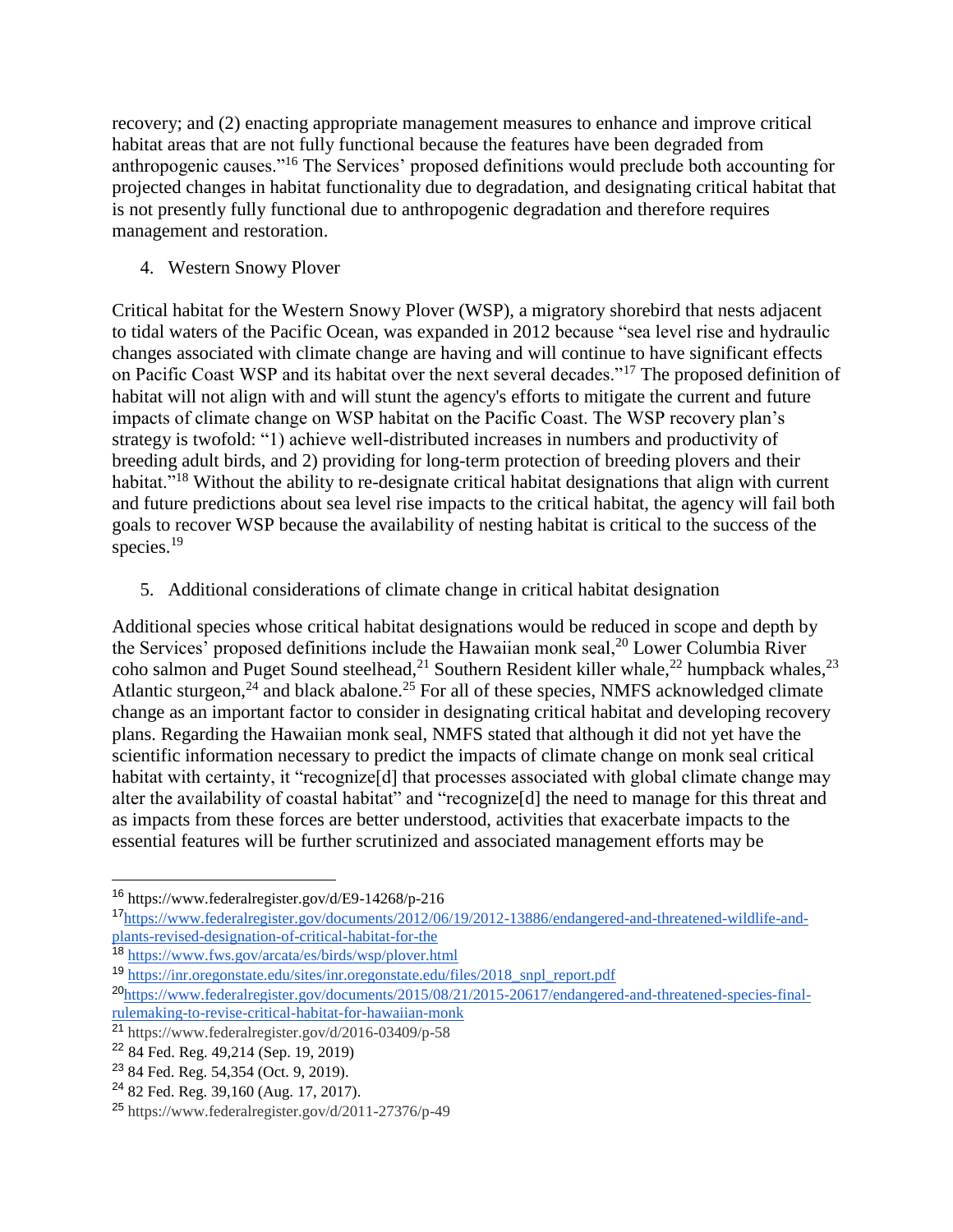pursued."<sup>26</sup> The Hawaiian monk seal recovery plan also "recognizes the threat of habitat loss to Hawaiian monk seal habitat and provides recommendations to assist in conserving habitat throughout the species' range," such as "exploring habitat restoration in the low lying areas of the NWHI."<sup>27</sup> Under the proposed definitions of critical habitat, agencies would be precluded from considering designating critical habitat that required restoration in order to be able to support an individual of a listed species.

# **III. The proposed definitions ignore scientific evidence that climate change will make unoccupied critical habitat more important in the future, especially for ocean species**

As climate change alters, degrades, and circumscribes occupied habitat, designating unoccupied habitat is an increasingly important means of conserving climate-threatened species. Defining "habitat" as "areas with *existing* attributes that have the capacity to support individuals of the species," and noting that "critical habitat" is necessarily a narrower subset of "habitat,"<sup>28</sup> renders this tool useless by precluding designation of critical habitat that would require restoration to support a listed species. As the Intergovernmental Science-Policy Platform on Biodiversity and Ecosystem Services (IPBES) stated in its 2019 global biodiversity assessment, marine ecosystems have experienced large historical losses of extent and condition and are continuing to rapidly decline, with only three percent of the ocean described as free from human pressure in 2014.<sup>29</sup> The IPBES also noted that climate change impacts on marine ecosystems will produce unprecedented geographic shifts in species range and distribution, as, for example, temperatures change, food sources migrate, waters acidify, and ice recedes.<sup>30</sup> The Intergovernmental Panel on Climate Change's Special Report on the Ocean and Cryosphere in a Changing Climate likewise states that climate change has altered the availability of suitable habitat for multiple marine species, which has in turn altered those species' ranges and the composition and functioning of ecosystems they inhabit.<sup>31</sup> Limiting the scope of areas that can be designated as critical habitat for endangered or threatened species means reducing available protections for ocean ecosystems precisely as the need for those protections reaches unprecedented levels. The Services' proposed definitions of "habitat" would set an impossibly high bar for designation of critical habitat right as almost all ocean habitat is losing the ability to meet such a bar.

# **IV. The proposed definitions disregard the reliance of huge swaths of the world's population on healthy, resilient ocean ecosystems**

The IPCC Report underscores the importance of functioning ocean ecosystems for human health and flourishing and identifies enforcement of environmental laws as essential to preventing

<sup>26</sup> https://www.federalregister.gov/d/2015-20617/p-179

 $^{27}$  https://www.federalregister.gov/d/2015-20617/p-181

<sup>28</sup> 85 Fed. Reg. 47335 (Aug. 5, 2020) (emphasis added).

<sup>&</sup>lt;sup>29</sup> IPBES (2019): Summary for policymakers of the global assessment report on biodiversity and ecosystem services of the Intergovernmental Science-Policy Platform on Biodiversity and Ecosystem Services. S. Díaz et al. (eds.). IPBES secretariat, Bonn, Germany, at 24.

<sup>30</sup> IPBES (2019) at 39,

<sup>&</sup>lt;sup>31</sup> IPCC, 2019: Summary for Policymakers. In: IPCC Special Report on the Ocean and Cryosphere in a Changing Climate [H.-O. Pörtner, D.C. Roberts, V. Masson-Delmotte, P. Zhai, M. Tignor, E. Poloczanska, K. Mintenbeck, A. Alegría, M. Nicolai, A. Okem, J. Petzold, B. Rama, N.M. Weyer (eds.)]. In press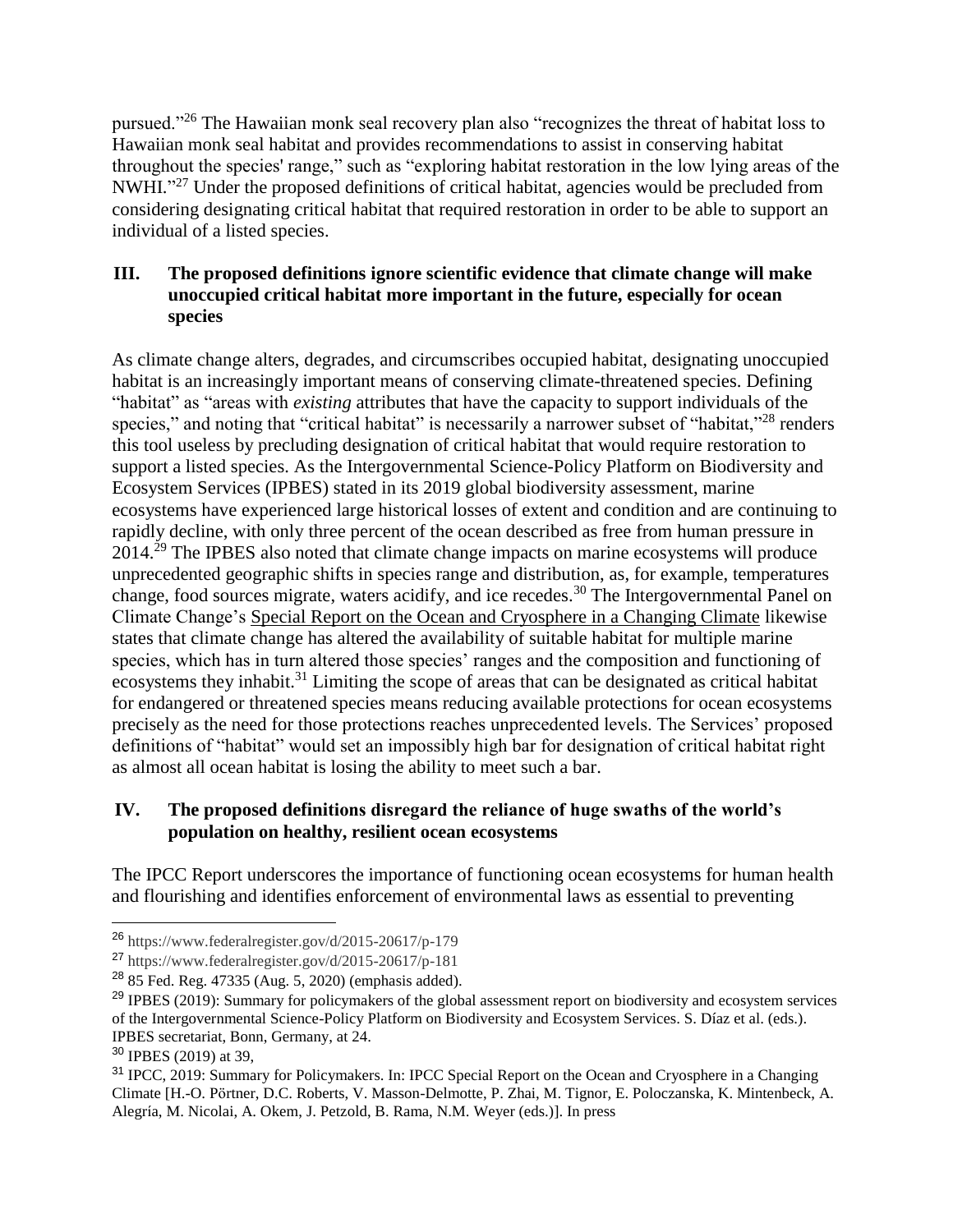habitat degradation and fostering resilience in changing ocean-climate interactions. As the authors state unequivocally, "[a]ll people on Earth depend directly or indirectly on the ocean and cryosphere."<sup>32</sup> From coastal communities facing sea level rise, to inland communities facing more frequent and severe extreme weather events, fishing communities facing shifting and diminishing fish stocks, and tribal nations facing the loss of natural elements essential to their cultural practices and identities, no one is insulated from the impacts of changing ocean-climate interactions. The ocean and cryosphere regulate the very air we breathe and provide ecosystem services too valuable to go without, including food and water supply, transportation, health, trade, and energy.<sup>33</sup> Protecting ocean habitat is essential for preserving the functionality of ocean ecosystems and the continuation of these vital services. The loss of ocean habitat also limits our scientific progress and increases human vulnerability to both existing and new pathogens. As the IPBES stated prior to the COVID-19 pandemic, "[z]oonotic diseases are significant threats to human health," and "[e]merging infectious diseases [] can be exacerbated by human activities such as land clearing and habitat fragmentation."<sup>34</sup> However, the report also stated that nature is often the source of medicines and antibiotics, meaning that its destruction comes at the double cost of increased risk and reduced treatment options. The Services' proposal to limit critical habitat designation is a proposal to dedicate government time and resources to reducing habitat protections at a moment when the entire world is paying the price for habitat destruction.

For the reasons explained above, we oppose the Services' proposed definitions of "habitat" due to the harmful and unprecedented effect they would have on agencies' abilities to conserve and recover listed species. Climate change has been a consistent factor of agency consideration in designating critical habitat for coastal and marine species, and the impact of climate change on ocean ecosystems is only increasing. We ask the government to end its proposed attack on our most effective extinction prevention law and to instead attend to the urgent needs of our public and our ocean; neither is served by undercutting the very laws meant to protect them.

#### Signed,

- Animal Welfare Institute Azul Clean Water Action Conservation Law Foundation Conservation Voters of South Carolina EarthEcho International Endangered Species Coalition Environment America Environmental Investigation Agency - US Friends of the Earth Friends of the San Juans Gotham Whale **GreenLatinos** Greenpeace USA
- Hands Across the Sand Healthy Gulf Hispanic Access Foundation Inland Ocean Coalition International Fund for Animal Welfare International Marine Mammal Project of Earth Island Institute League of Conservation Voters Maine Conservation Voters Mission Blue Pacific Environment National Aquarium National Audubon Society

 $\overline{a}$ <sup>32</sup> IPCC (2019).

<sup>33</sup> *Id.*

<sup>34</sup> IPBES (2019) at 22.